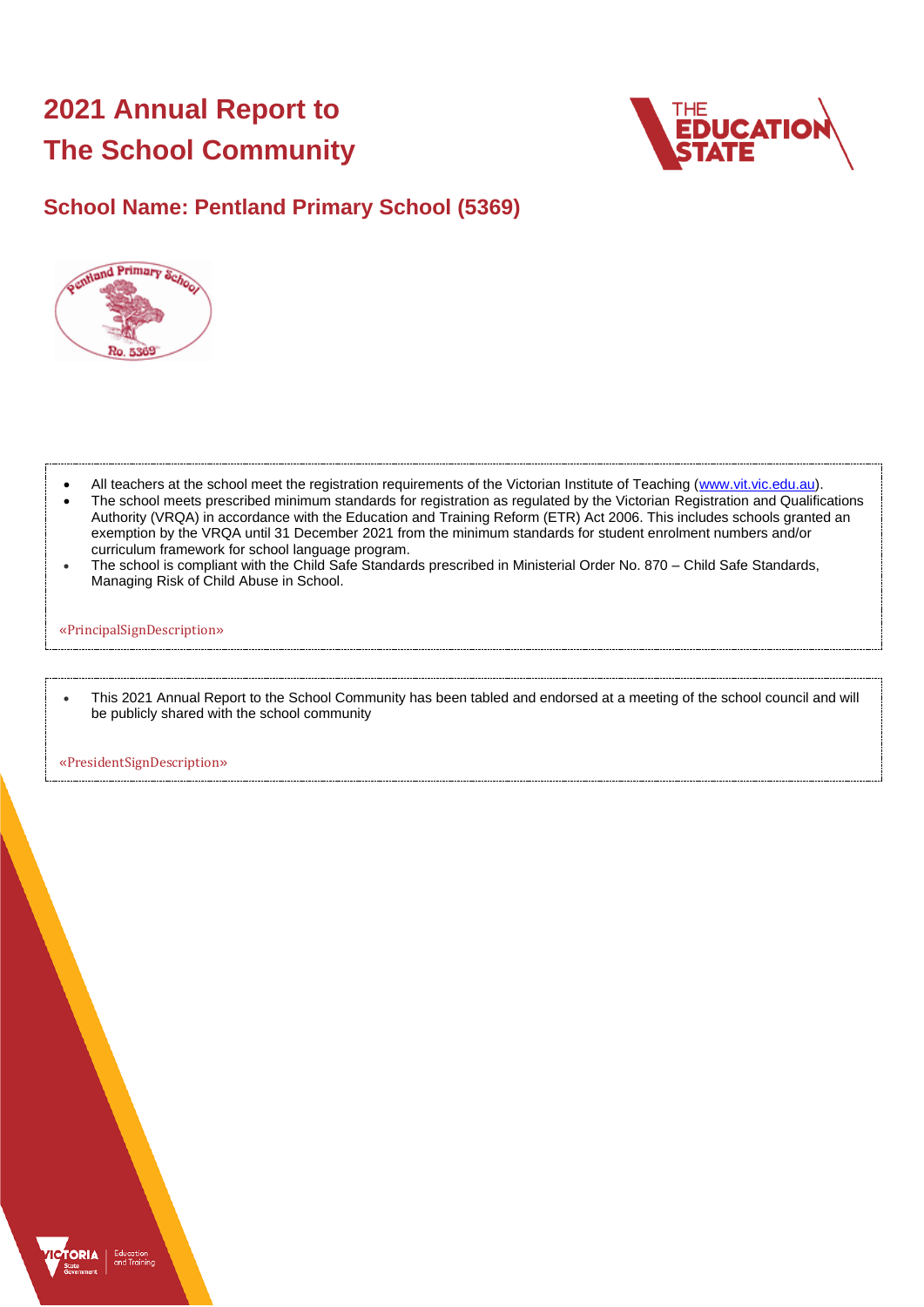# **About Our School**

# School context

Pentland Primary School delivers a superior education in a safe comfortable environment, provided via a strong commitment of staff, parents and community in a personal and family orientated atmosphere, Students are taught in an atmosphere that fosters a responsibility to learn, succeed, co-operate and practice selfdiscipline. Class groupings allow for smaller home groups and maximum interaction between teacher and student. In all classes, the emphasis is on the individual - to achieve and progress through meaningful and purposeful activities. Our curriculum ensures an excellent grounding in English and mathematics. Specialist programs are offered in Art, Music, IT, Library, LOTE (Chinese) and Physical Education. Our curriculum is derived from the Victorian Curriculum. All teachers support and encourage all students at Pentland. In 2021 Pentland had 15.8 equivalent full-time teaching staff, 2.4 Principal class and 7.32 Education Support Staff. During 2021, Pentland Primary School had no staff members with an indigenous background. Pentland had an enrolment of 358 in 2021 with a structure of 15 classes. One International Student was enrolled in 2021,

Pentland has an integrated approach to student welfare. Students are challenged socially and educationally within a caring structured environment to reach their potential. We believe that the experience of success and mutual respect underpins this safe and positive learning environment. The school is strongly supported by parents and enjoys cooperation between parents, staff and students. We have an active School Council and sub committees of which parents are encouraged to become involved.

Pentland Primary School believes that the education process is a joint responsibility of the school and home and seeks to involve parents in their child's educational program. Each child will progress developmentally, according to his or her interest in learning, ability and potential to learn and the encouragement, support and assistance provided by teachers and families. There is no limit to learning of each child as he or she can continue to develop at an individual rate.

# VISION FOR PENTLAND PRIMARY SCHOOL

We believe each child will succeed through:

- o a broad and challenging curriculum
- o a safe, happy, academically challenging and inclusive learning environment
- o an ethos of inquiry and persistence to achieve personal best
- o a rich, varied and up-to-date range of learning resources
- o innovative teaching that supports a range of learning styles
- o an enriching program of extra curricular opportunities
- o effective learning partnerships
- 0 Student Voice and Ownership/Agency through an open minded reflective practice.
- 0 A range of community and collaborative learning

At Pentland Primary School, a set of values are at the heart of what we think, feel and do as a school.

They determine what we are, how we act and what we stand for. The core Pentland Primary School values are: \* Respect

- \* Pride
- **Endeavour**
- **Creativity**
- **Empathy**

We also value Honesty, Trust, Communication and Teamwork.

Pentland Primary School is situated on the northern edge of Bacchus Marsh and lies at the base of the Pentland Hills. The school opened in 1993. The student population is drawn from Bacchus Marsh. New housing developments are currently in progress within the immediate school local neighbourhood.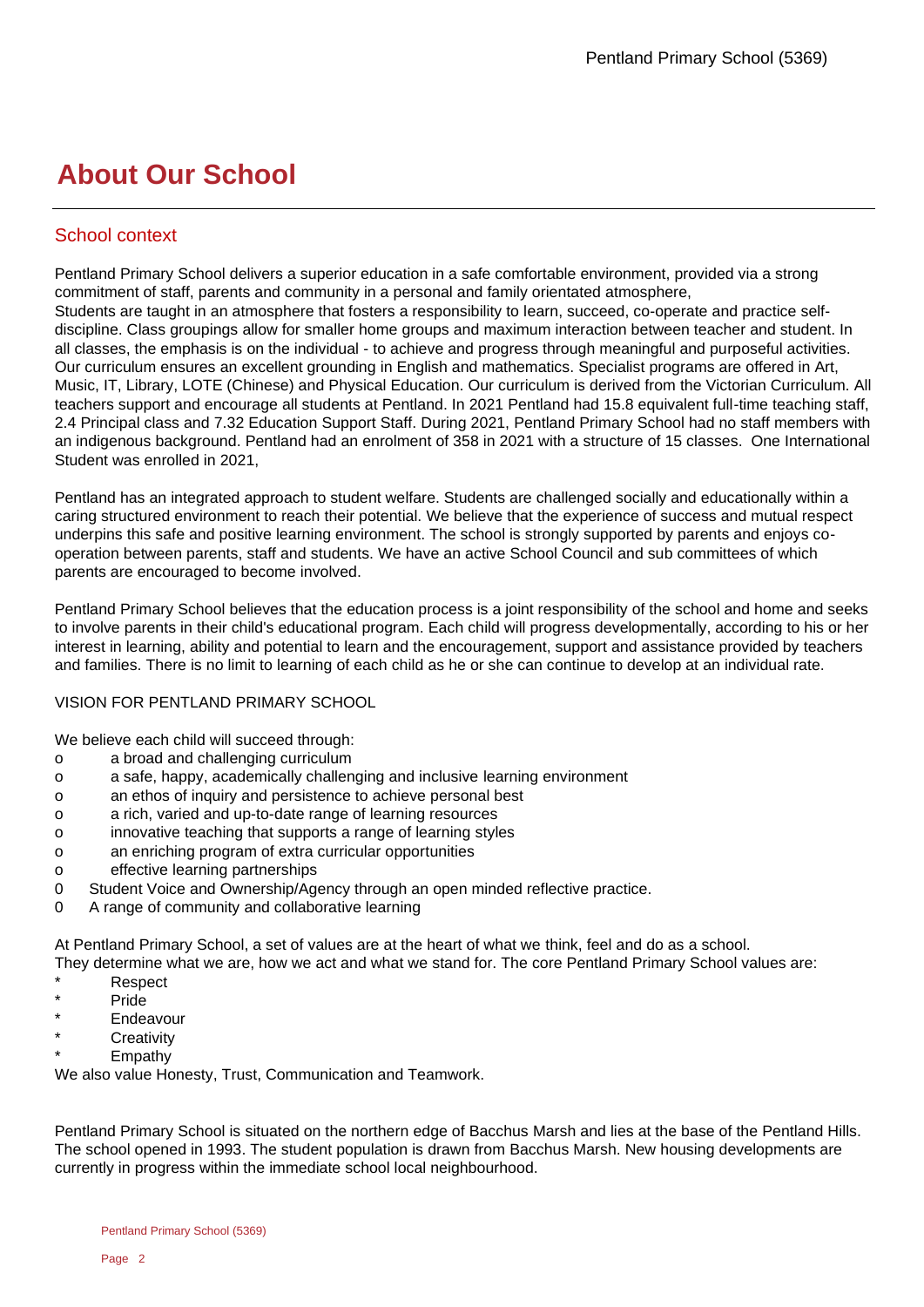Pentland Primary School consists of attractive modern brick buildings that comprise 10 classrooms, 4 Mod 5 Portable Classrooms, music room, art room, food technology room and gym. In 2021, a Relocatable Student Toilet Block s was provided by the DET. All classroom areas are air conditioned. The gardens and landscaping continue to be improved and developed.

# Framework for Improving Student Outcomes (FISO)

During 2021 Pentland Primary School was significantly challenged by remote and flexible learning.

Staff, students and parents worked collaboratively in order to overcome obstacles to continue to educate students while the vast majority were not onsite.

As a community we developed a plan for remote learning, implemented the plan, reflected on that plan and adapted the plan as necessary.

We made every effort to ensure that our remote learning model was inline with DET guidelines and also provided some flexibility for families. Each families situation was unique and we attempted to cater for a wide range of home learning situations.

Building staff capacity was a huge priority with staff increasing their knowledge and practice via remote learning platforms. Staff continued to build their capacity via a range of professional learning opportunities and readings.

As a school community we maintained a strong focus on literacy and numeracy. Students were encouraged to read more frequently at home. The Premiers Reading Challenge was used to support and promote reading at home.

A strong focus on numeracy was supported via our Maths coaching program.

Our range of intervention and extension programs were maintained and adapted for the remote learning model.

In 2021 we also implemented our tutoring program, focusing on students who were identified as falling behind expected standards.

Strong links were maintained between the reading and writing learning blocks with support from our literacy coach.

Staff professional practice days focused on planning, assessment and professional development.

# Achievement

Based on teacher judgement data, Pentland Primary School's percentage of students working at or above the level expected standards in English are above similar schools but slightly lower than the state average.

In English, the percentage of students at or above the level expected standard is 84.1%. This is 2.8% above similar schools and 2.1% behind the state average.

Based on teacher judgement data, Pentland Primary School's percentage of students working at or above the expected standard in mathematics is above similar schools and slightly behind state average.

In mathematics the percentage of students at or above the age expected standard is 84.4%. This is 3.9% above similar schools and 0.5% behind the state average.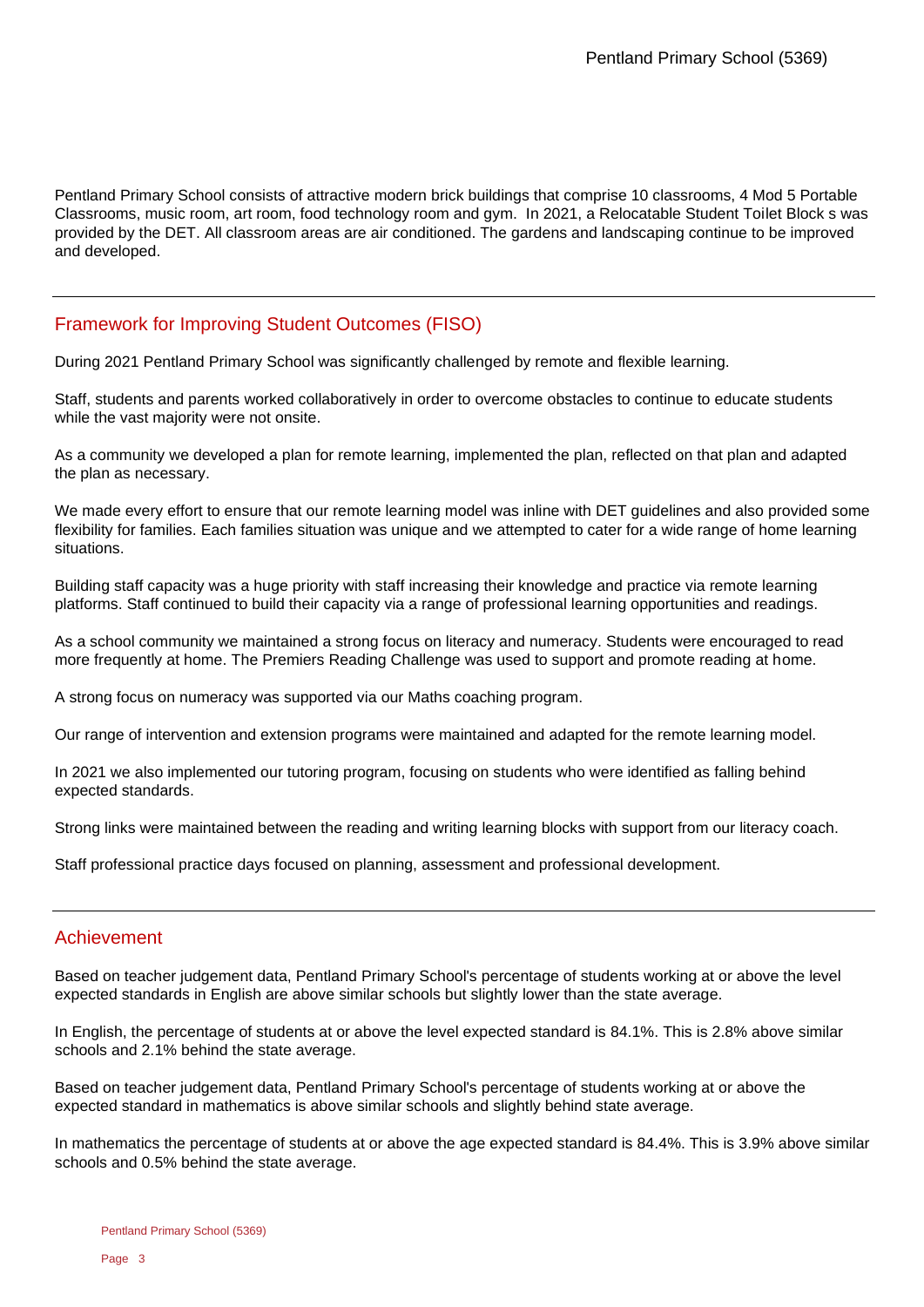Based on NAPLAN data Pentland Primary School's percentage of students working at or above the level expected standards in English are above similar schools but slightly lower than the state average.

In English, the percentage of students at or above the level expected reading standard for Year 3 is 74.5%. This is 4.5% above similar schools and 2.4% behind the state average.

In English, the percentage of students at or above the level expected reading standard for Year 5 is 68.6%. This is 6.3% above similar schools and 1.8% behind the state average.

Based on teacher judgement data, Pentland Primary School's percentage of students working at or above the expected standard in mathematics is above similar schools and slightly behind state average.

In mathematics the percentage of students at or above the age expected standard for Year 3 is 67.3%. This is 8.9% above similar schools and 0.3% behind the state average.

In mathematics the percentage of students at or above the age expected standard for Year 5 is 54.3%. This is 2.9% above similar schools and 7.3% behind the state average.

Our most pleasing results in 2021 in relation to NAPLAN was our student learning gain for students from Year 3 (2019) to Year 5 (2021). In Reading our percentage of students achieving high gain was 27%, 8% higher than similar schools. In Numeracy our percentage of students achieving high gain was 38%%, 19% higher than similar schools. In Writing our percentage of students achieving high gain was 27%, 7% higher than similar schools. In Spelling our percentage of students achieving high gain was 21%, 1% higher than similar schools. In Grammar and Punctuation our percentage of students achieving high gain was 24%, 4% higher than similar schools.

During remote learning our school focused on literacy, numeracy and our specialist programs. On our return to onsite this focus remained the same but also included student welfare and settling students back into school.

# Engagement

Throughout 2021 Pentland Primary School staff and leadership team continued to review our engagement strategies and modified our approach during remote learning.

Remote learning was new for our entire community. Staff had to learn to adjust quickly in an environment where students were not physically in front of them.

As a school we continued to utilise Google Classroom, SeeSaw and WebEx as our main platforms to engage students and parents.

During remote learning, teachers and staff created videos, step by step guides and facilitated daily live communication with students and families.

Every effort was made to replicate the Pentland curriculum and programs in an online learning situation.

Student attendance, welfare and engagement remained a high priority and focus. In 2021, the average number of absence days for Pentland Primary School was 11.8 days. This figure is 4.5 days below similar schools and 2.9 days below state average.

Attendance across all year levels averaged 94%.

Student attendance was individually tracked, with those at risk offered additional support.